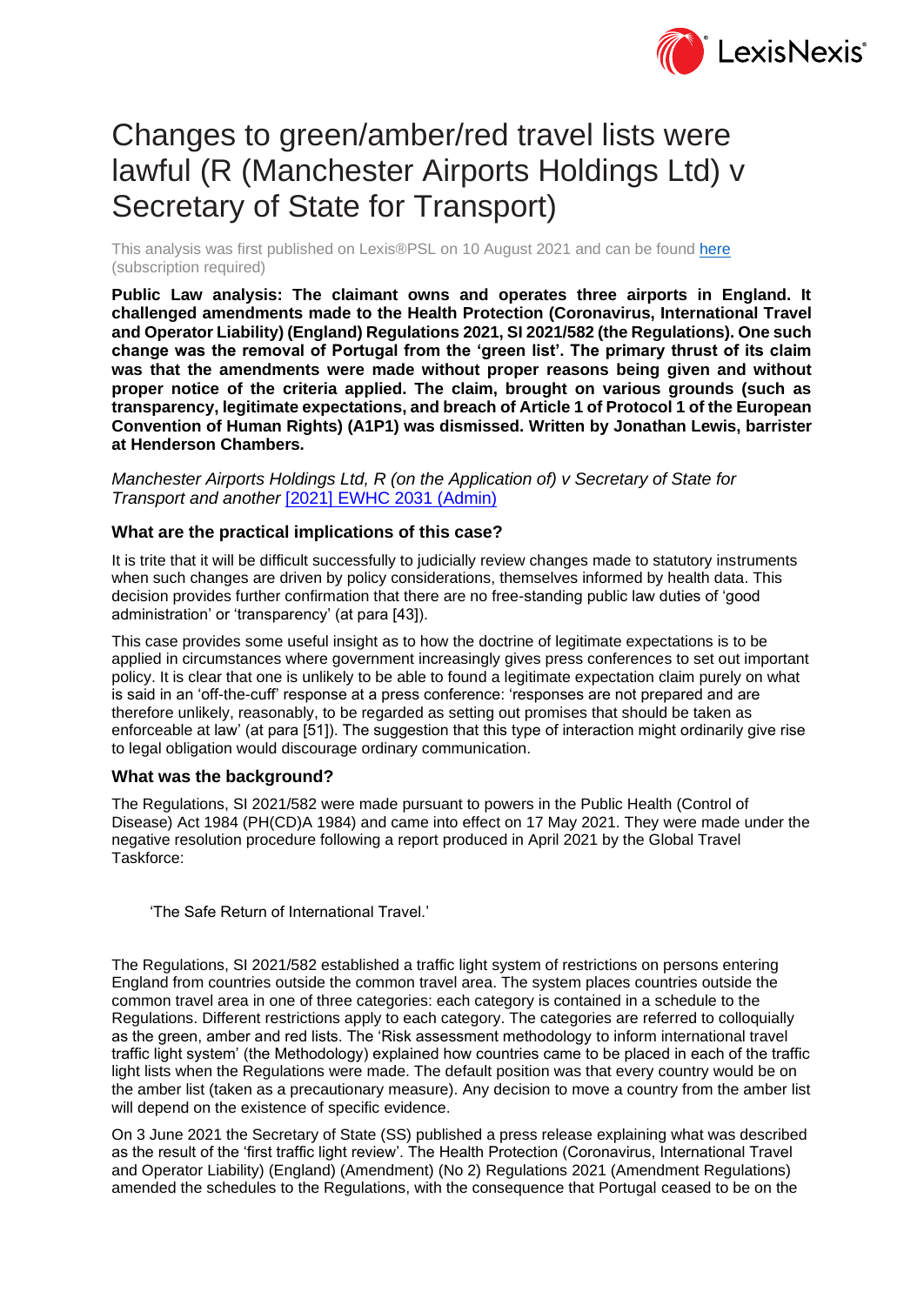

green list (defaulting to the amber list) and each of Afghanistan, Bahrain, Costa Rica, Egypt, Sri Lanka, Sudan and Trinidad and Tobago was added to the red list.

The court characterised the claim as falling into two parts (at para [16]). The first part concerned the meaning and effect of the Regulations, SI 2021/582, reg 24 which provides that the SS must 'review the need for the requirements imposed by these Regulations by 14 June 2021 and at least once every 28 days thereafter'. The second part comprised the claimant's case that the SS is under a legal obligation to publish reasons for changes made to the Regulations. The claimant maintained that the reasons should include the methodology relied upon for the contents of the lists and all the data relied upon.

## **What did the court decide?**

The court accepted the claimant's contention that the review required by the Regulations, SI 2021/582, reg 24 encompasses reconsideration of whether countries should stay where they are on the traffic light lists or move from one list to another (at para [19]). The requirements in the Regulations, SI 2021/582, reg 9 are that persons travelling from certain countries must self-isolate on coming to England and it is the need for those requirements that is to be reviewed. This interpretation was reinforced by considering the purpose of the Regulations (at para [20]). As the SS had in fact reviewed the contents of this lists, he had acted lawfully (at para [22]).

The claimant relied upon the principle set out in *R (Oakley) v South Cambridgeshire District Council* [\[2017\] 1 WLR 3765](https://www.lexisnexis.com/uk/lexispsl/publiclaw/document/412012/63BF-F0W3-CGXG-04T3-00000-00/linkHandler.faces?psldocinfo=Changes_to_green_amber_red_travel_lists_were_lawful__R__Manchester_Airports_Holdings_Ltd__v_Secretary_of_State_for_Transport_&linkInfo=F%23GB%23WLR%23sel1%252017%25vol%251%25year%252017%25page%253765%25sel2%251%25&A=0.42658559813810415&bct=A&ps=subtopic%2CPUBLICLAW%2CNEWSANALYSIS%2C107356%2C120745%2C&risb=&service=citation&langcountry=GB) that, while there is no universal obligation to give reasons in all circumstances, in general they should be given unless there is a proper justification for not doing so. The court decided that this dicta did not assist the claimant for the following reasons. There is no express statutory obligation, either in PH(CD)A 1984 or the Regulations to give reasons for amending the Regulations (at para [25]). Relying upon the decision in *R (BAPIO Action Ltd) v Secretary of State for the Home Department* [\[2007\] EWCA Civ 1139,](https://www.lexisnexis.com/uk/lexispsl/publiclaw/document/412012/63BF-F0W3-CGXG-04T3-00000-00/linkHandler.faces?psldocinfo=Changes_to_green_amber_red_travel_lists_were_lawful__R__Manchester_Airports_Holdings_Ltd__v_Secretary_of_State_for_Transport_&linkInfo=F%23GB%23EWCACIV%23sel1%252007%25year%252007%25page%251139%25&A=0.4077815374779805&bct=A&ps=subtopic%2CPUBLICLAW%2CNEWSANALYSIS%2C107356%2C120745%2C&risb=&service=citation&langcountry=GB) the court derived the principle that 'a court ought not to rewrite or supplement a legislative scheme for the adoption of secondary legislation' (at para [26]). It said that 'It will rarely be appropriate to supplement a prescribed parliamentary procedure for making secondary legislation by imposing additional requirements' (at para [28]).

The court distinguished *Bank Mellat v HM Treasury (No 2)* [\[2014\] AC 700](https://www.lexisnexis.com/uk/lexispsl/publiclaw/document/412012/63BF-F0W3-CGXG-04T3-00000-00/linkHandler.faces?psldocinfo=Changes_to_green_amber_red_travel_lists_were_lawful__R__Manchester_Airports_Holdings_Ltd__v_Secretary_of_State_for_Transport_&linkInfo=F%23GB%23AC%23sel1%252014%25year%252014%25page%25700%25&A=0.6336719571839915&bct=A&ps=subtopic%2CPUBLICLAW%2CNEWSANALYSIS%2C107356%2C120745%2C&risb=&service=citation&langcountry=GB) on the basis that that case concerned a 'targeted restriction' whereas the Regulations 'are genuinely legislative in nature' (at para [30]). In any event, it found that what the SS had said was sufficient to discharge any obligation to give reasons that could arise at common law (at para [31]). It found that there was no duty to explain why countries remained on the amber list for two reasons: first, because what the SS said had to be taken together with the Methodology (at para [32]), and second, because any further obligation would impose unrealistic burdens on the SS (at para [33]).

The court rejected the proposition that there is a common law requirement that information should be published that is sufficient to permit the claimant to see precisely how every conclusion has been reached (at para [37]). First, it was not realistic to expect that further detail could be published. Second, the proposition assumes a level of legal scrutiny that at common law does not and never has existed. It is not for a court to make, or assess the correctness of, such assessments of what measures should be adopted to address the public health problems posed by coronavirus (COVID-19). Any legal obligation to give reasons or provide other information relevant to decisions taken must be framed with this legal reality in mind (at para [38]). It also rejected the claimant's argument for the existence of a free-standing common law duty of transparency (at paras [39]–[45]).

The claimant argued that, based on an answer given by the SS to a question during a press conference on 7 May 2021, it had a legitimate expectation that the SS would publish all information relating to decisions contained in the Amendment Regulations, and all information explaining why countries on the amber list did not move from that list (at paras [46]–[47]). The court rejected this argument finding that what was said at the press conference could not properly be understood as a promise (at para [49]).

The claimant argued that the decisions contained in the Amendment Regulations are a control of use, which interferes with property within the protection provided by A1P1. Further, it argued that because the SS had not published criteria by which he decides which list a country is assigned to, that control of use is not 'provided for by law' as required by A1P1 (at para [54]). The court was prepared to assume that the variations made by the Amendment Regulations amounted to a form of control of use.

The claimant's A1P1 claim nonetheless failed. A1P1 does not extend to protect rights to the prospect of income in the future, save to the extent that such prospect might be an aspect of the goodwill